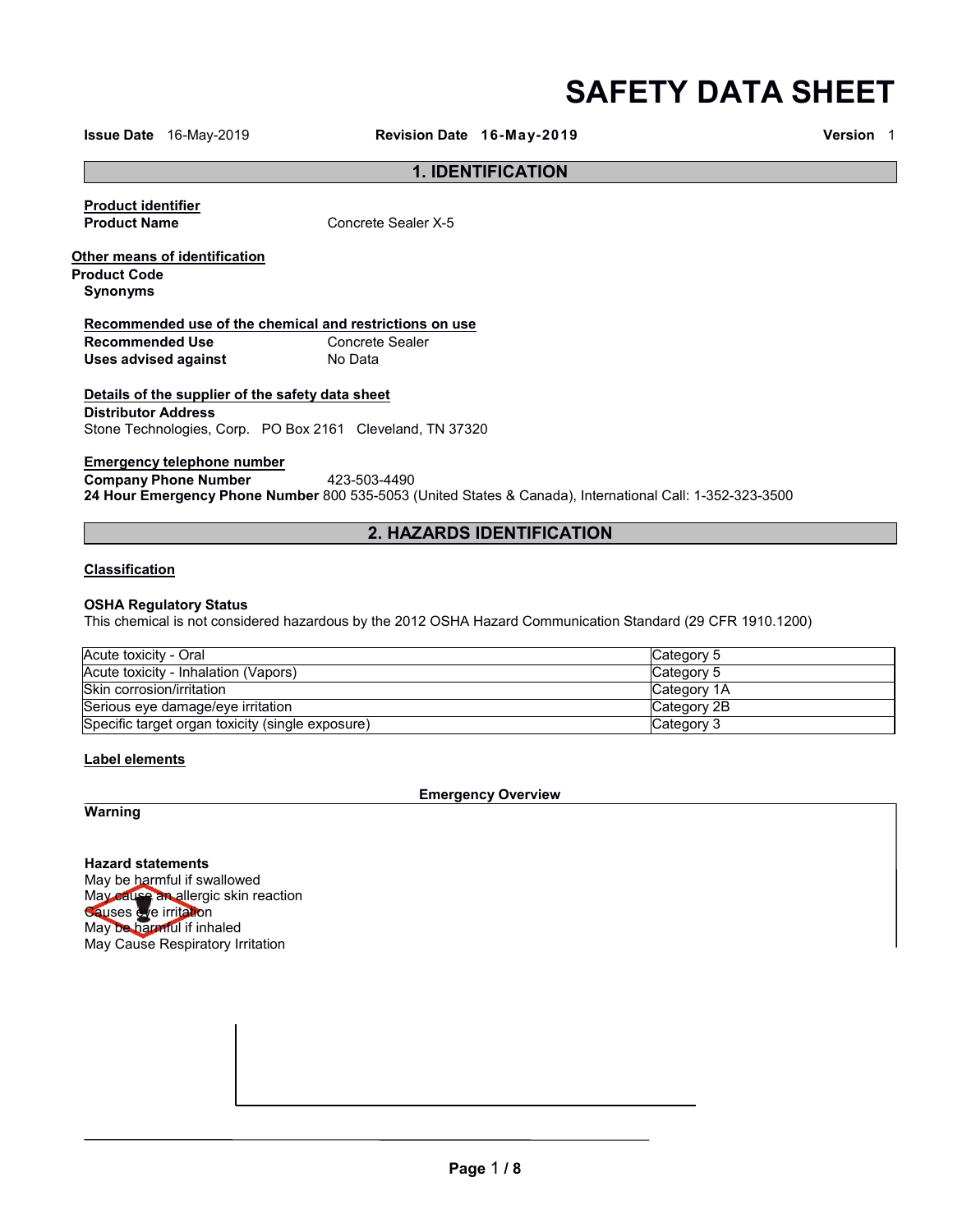#### **Precautionary Statements - Prevention**

Avoid breathing dust/fume/gas/mist/vapors/spray Wash hands and face thoroughly after handling Use only outdoors or in a well-ventilated area Contaminated work clothing should not be allowed out of the workplace Wear protective gloves

#### **Precautionary Statements - Response**

IF IN EYES: Rinse cautiously with water for several minutes. Remove contacts, if present and easy to do. Continue rinsing. If eye irritation persists: Get medical advice/attention IF SWALLOWED: Immediately call a POISON CONTROL CENTER/doctor IF ON SKIN: Wash with plenty of soap and water. If skin irritation occurs: Get medical advice or attention. Take off contaminated clothing and wash before reuse IF INHALED: Remove person to fresh air and keep comfortable for breathing. Call a POISON CENTER/doctor if you feel unwell.

# **Precautionary Statements - Storage**

Store in a well-ventilated place. Keep container tightly closed. Keep from freezing.

#### **Precautionary Statements - Disposal**

Dispose of contents/container in accordance with local/regional/national regulations.

# **Hazards not otherwise classified (HNOC)**

May cause skin irritation.

# **Other Information**

# **3. COMPOSITION/INFORMATION ON INGREDIENTS**

#### **Substance**

| <b>Chemical Name</b>                 | <b>CAS No.</b>       | Weiaht-%        | Trade Secret |
|--------------------------------------|----------------------|-----------------|--------------|
| Non-hazardous ingredient(s)          |                      | 95-99           |              |
| Trimethvlpentanediol Monoisobutvrate | $25265 -$<br>$1 - 4$ | $\qquad \qquad$ |              |
|                                      |                      |                 |              |

The exact percentage (concentration) of composition has been withheld as a trade secret.

# **4. FIRST AID MEASURES**

| Description of first aid measures | <b>MEASURES</b>                                                                                                                                                                                                        |
|-----------------------------------|------------------------------------------------------------------------------------------------------------------------------------------------------------------------------------------------------------------------|
| <b>General advice</b>             | Move out of the dangerous area. Consult a physician. Provide this Safety Data Sheet to the<br>doctor in attendance.                                                                                                    |
| Eye contact                       | IF IN EYES: Rinse cautiously with water for several minutes. Remove contact lenses, if<br>present and easy to do. Continue rinsing. If eye irritation persists: Get medical<br>advice/attention.                       |
| <b>Skin contact</b>               | IF ON SKIN: Wash off with soap and plenty of water. If skin irritation occurs: Get medical<br>advice or attention.                                                                                                     |
| <b>Inhalation</b>                 | IF INHALED: Remove victim to fresh air and keep at rest in a position comfortable for<br>breathing. If breathing is irregular or stopped, administer artificial respiration. If symptoms<br>persist, call a physician. |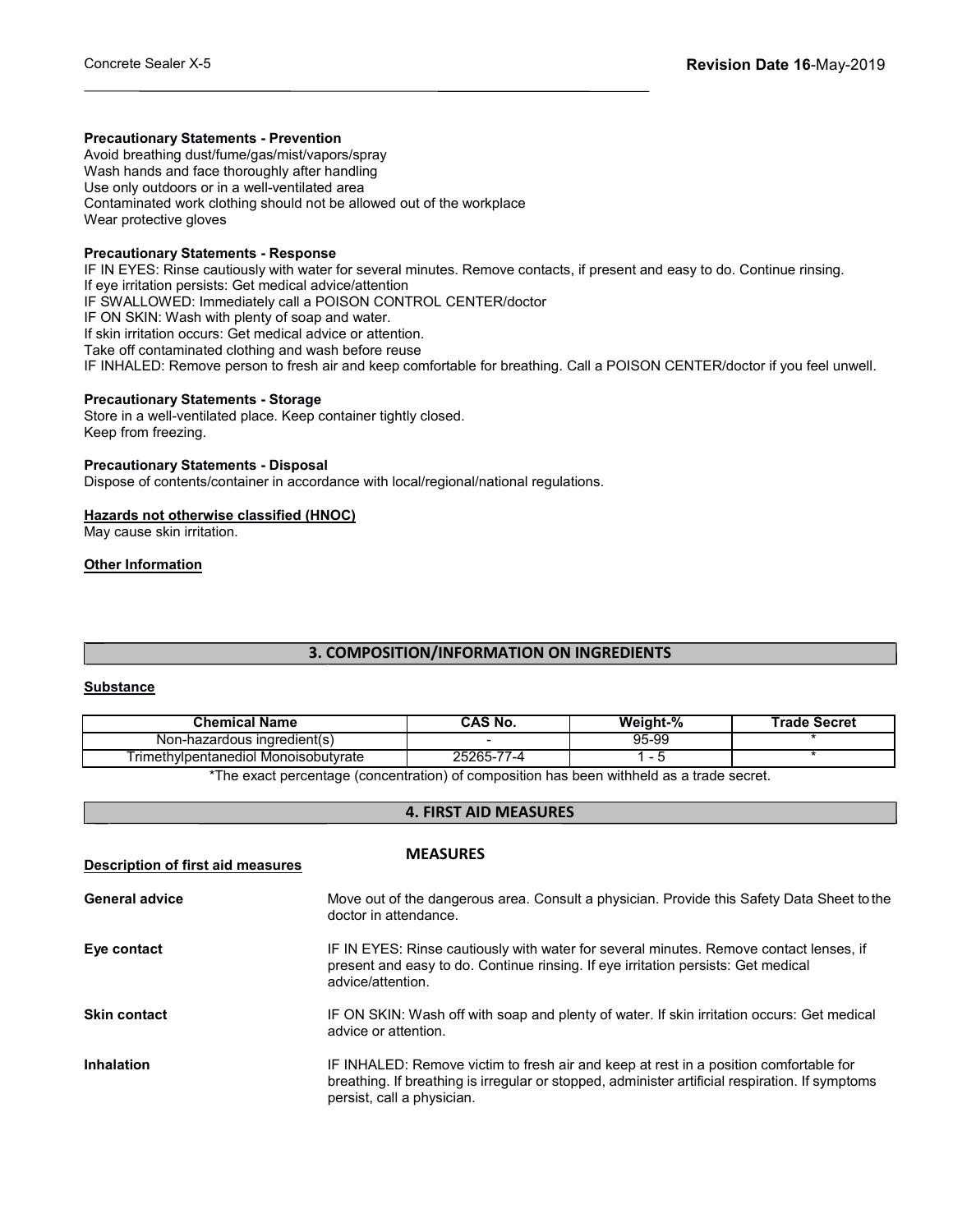**Ingestion IF SWALLOWED: Immediately call a POISON CENTER or doctor/physician. Do NOT** induce vomiting. Never give anything by mouth to an unconscious person.

**Most important symptoms and effects, both acute and delayed**

**Symptoms** Eye, Skin, and Respiratory Irritation.

**Indication of any immediate medical attention and special treatment needed**

**Note to physicians** Treat symptomatically. For additional information, see Safety Data Sheet.

# **5. FIRE-FIGHTING MEASURES**

#### **Suitable extinguishing media**

Product is not combustible. Use water spray (fog), alcohol-resistant foam, dry chemical, or carbon dioxide forsurrounding fire.

**Unsuitable extinguishing media** Not Applicable.

#### **Specific hazards arising from the chemical**

None Known.

**Hazardous combustion products**Carbon oxides.

#### **Explosion data**

**Sensitivity to Mechanical Impact** Not available. **Sensitivity to Static Discharge** Not sensitive.

# **Protective equipment and precautions for firefighters**

Wear self-contained breathing apparatus and protective suit.

|                                                      | <b>6. ACCIDENTAL RELEASE MEASURES</b>                                                                                                                                     |  |  |
|------------------------------------------------------|---------------------------------------------------------------------------------------------------------------------------------------------------------------------------|--|--|
|                                                      | Personal precautions, protective equipment and emergency procedures                                                                                                       |  |  |
| <b>Personal precautions</b>                          | In case of spill wear appropriate personal protective equipment during any cleanup and<br>response activities. Avoidskin contact and inhalation.                          |  |  |
| <b>Environmental precautions</b>                     |                                                                                                                                                                           |  |  |
| <b>Environmental precautions</b>                     | Prevent further leakage or spillage if safe to do so. Do not allow product to enter any drains<br>or waterways.                                                           |  |  |
| Methods and material for containment and cleaning up |                                                                                                                                                                           |  |  |
| <b>Methods for containment</b>                       | Dike and contain spill with inert absorbent materials. Soak up with inert material and<br>dispose of as hazardouswaste. Keep in suitable, closed containers for disposal. |  |  |
| Methods for cleaning up                              | Pick up and transfer to properly labeled containers.                                                                                                                      |  |  |
|                                                      | 7. HANDLING AND STORAGE                                                                                                                                                   |  |  |
| <b>Precautions for safe handling</b>                 |                                                                                                                                                                           |  |  |
| Advice on safe handling                              | Avoid contact with skin and eyes. Avoid inhalation of vapour or mist.                                                                                                     |  |  |

**Conditions for safe storage, including any incompatibilities**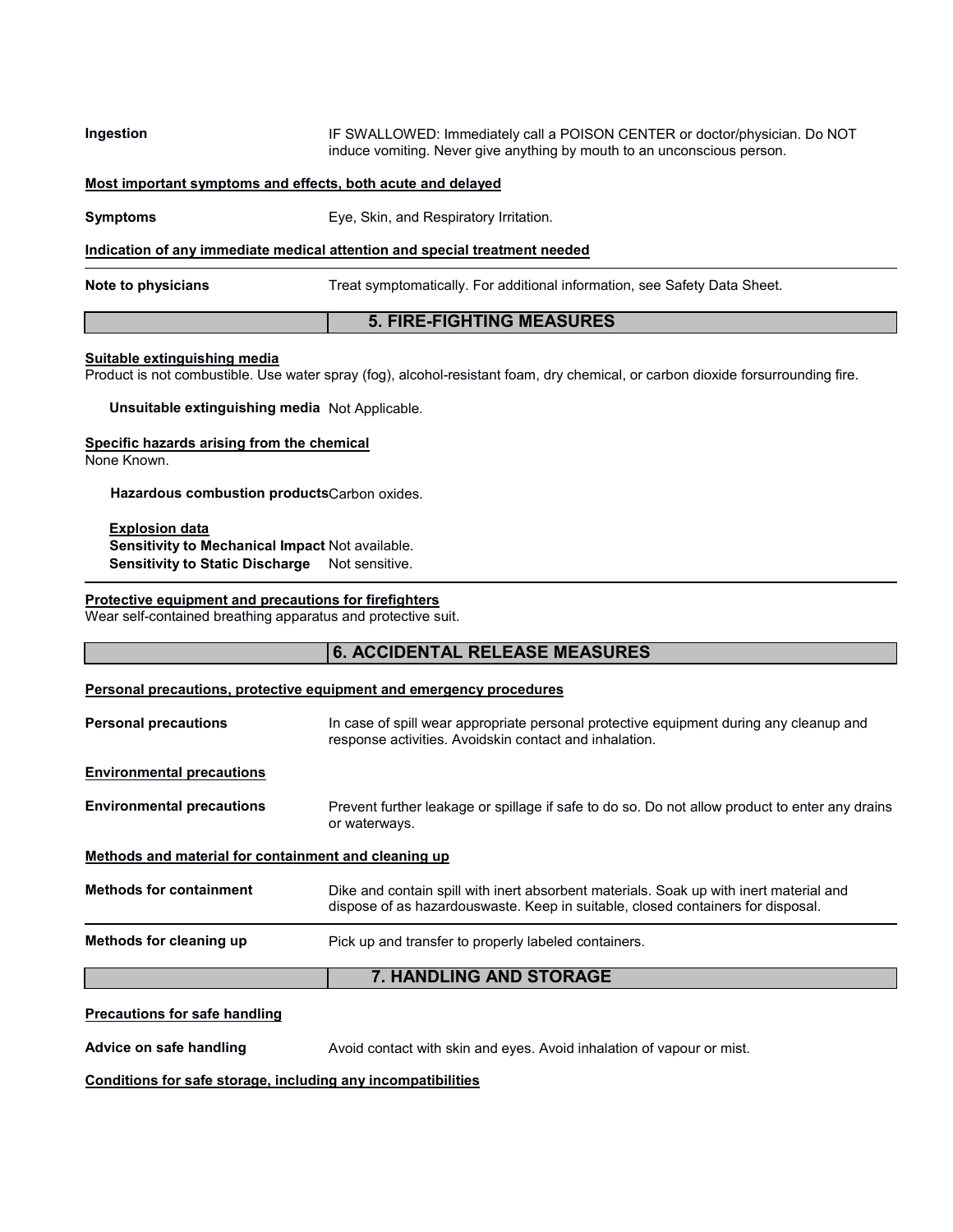**Storage Conditions** Keep at a temperature not exceeding 38 Degrees C (100 Degrees F). Do not allowmaterial to freeze. Keep container tightly closed in a dry and well ventilated place. Containers which are opened must be carefully resealed and kept upright to prevent leakage.

**Incompatible materials** None known.

# **8. EXPOSURE CONTROLS/PERSONAL PROTECTION**

| <b>Control parameters</b>               |                                                                                                                                                                                                                                                                                                                                                                                                                |
|-----------------------------------------|----------------------------------------------------------------------------------------------------------------------------------------------------------------------------------------------------------------------------------------------------------------------------------------------------------------------------------------------------------------------------------------------------------------|
| <b>Exposure Guidelines</b>              | This product, as supplied, does not contain any hazardous materials with occupational                                                                                                                                                                                                                                                                                                                          |
| <b>Appropriate engineering controls</b> | exposure limits established by the region specific regulatory bodies.                                                                                                                                                                                                                                                                                                                                          |
| <b>Engineering Controls</b>             | General/Local Ventilation Recommended.                                                                                                                                                                                                                                                                                                                                                                         |
|                                         | Individual protection measures, such as personal protective equipment                                                                                                                                                                                                                                                                                                                                          |
| <b>Eye/face protection</b>              | Wear safety glasses with side shields (or goggles).                                                                                                                                                                                                                                                                                                                                                            |
| Skin and body protection                | Wear impervious protective clothing, including boots, gloves, lab coat, apron or coveralls,<br>as appropriate, to prevent skin contact. Wear chemical resistant gloves at minimum. Wash<br>skin immediately upon contact. Wash hands at mealtime and end of shift.                                                                                                                                             |
| <b>Respiratory protection</b>           | Use respiratory protection unless adequate local exhaust ventilation is provided or<br>exposure assessment demonstrates that exposures are within recommended exposure<br>guidelines. Where concentrations are above recommended limits or are unknown,<br>appropriate respiratory protection should be worn. Follow OSHA respirator regulations (29<br>CFR 1910.134) and use NIOSH/MSHA approved respirators. |
| <b>General Hygiene Considerations</b>   | Handle in accordance with good industrial hygiene and safety practice. Wash hands before<br>and after breaks and at the end of the work day.                                                                                                                                                                                                                                                                   |

# **9. PHYSICAL AND CHEMICAL PROPERTIES**

# **Information on basic physical and chemical properties**

| <b>Physical state</b><br>Appearance | liauid<br>Milky White Liquid | Odor                    | Mild, Slight Ammonia |
|-------------------------------------|------------------------------|-------------------------|----------------------|
| Color                               | white                        | Odor threshold          | No data available    |
| <b>Property</b>                     | Values                       | <b>Remarks • Method</b> |                      |
| рH                                  | Not Relevant                 |                         |                      |
| Melting point / freezing point      | Not Applicable/ 32° F        |                         |                      |
| Boiling point / boiling range       | 100 °C                       |                         |                      |
| <b>Flash point</b>                  | $> 93 °C$ ( $> 201 °F$ )     | CC (closed cup)         |                      |
| <b>Evaporation rate</b>             | Not Available                |                         |                      |
| Flammability (solid, gas)           | Not Relevant                 |                         |                      |
| <b>Flammability Limit in Air</b>    |                              |                         |                      |
| <b>Upper flammability limit:</b>    | Not Available                |                         |                      |
| Lower flammability limit:           | Not Available                |                         |                      |
| Vapor pressure                      | Not Available                |                         |                      |
| Vapor density                       | Not Available                |                         |                      |
| <b>Relative density</b>             | 1.006 @ 70 Degrees F         |                         |                      |
| <b>Water solubility</b>             | Soluble in water             |                         |                      |
| Solubility in other solvents        | Not Available                |                         |                      |
| <b>Partition coefficient</b>        | Not Available                |                         |                      |
| <b>Autoignition temperature</b>     | Not Available                |                         |                      |
| <b>Decomposition temperature</b>    | Not Available                |                         |                      |
| <b>Kinematic viscosity</b>          | Not Available                |                         |                      |
|                                     |                              |                         |                      |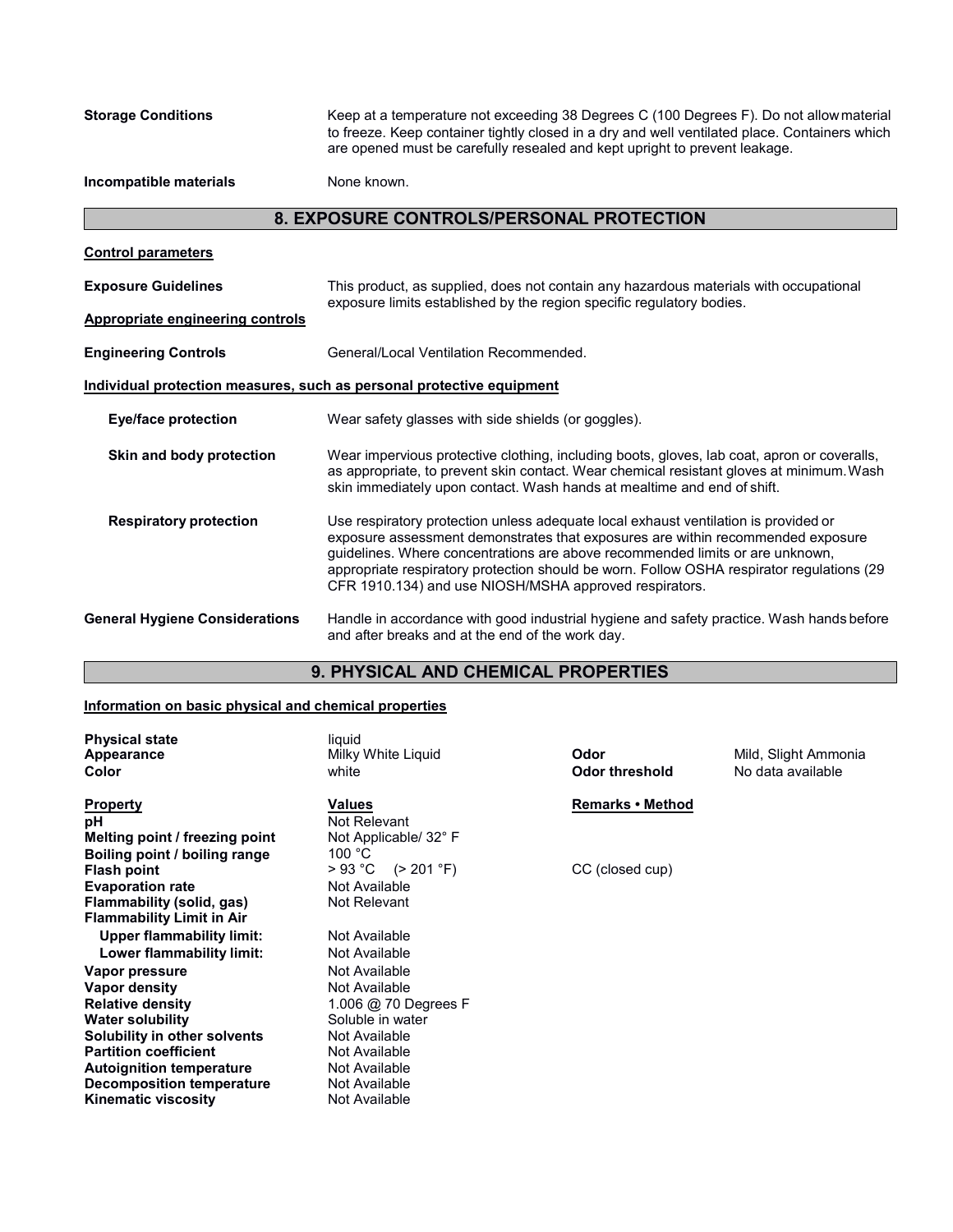| Not Available |
|---------------|
| Not Available |
| Not Available |
|               |

#### **Other Information**

**Softening point** Not Relevant **Molecular weight** Not Availa<br> **VOC Content (%)** < 100 g/L **VOC Content (%)**<br>Density **Bulk** density

**Not Available**<br>Not Available

# **10. STABILITY AND REACTIVITY**

#### **Reactivity**  Not Available

#### **Chemical stability** Stable. **Possibility of Hazardous Reactions** No data available. **Conditions to avoid** None known. **Incompatible materials** None known. **Hazardous Decomposition Products** Carbon oxides.

#### **11. TOXICOLOGICAL INFORMATION**

#### **Information on likely routes of exposure**

| <b>Product Information</b> |                                      |
|----------------------------|--------------------------------------|
| <b>Inhalation</b>          | Direct contact and vapor inhalation. |
| Eye contact                | Direct contact.                      |
| <b>Skin contact</b>        | Direct contact.                      |
| Ingestion                  | Direct contact.                      |
|                            |                                      |

| <b>Chemical Name</b> | Oral LD50            | <b>Dermal LD50</b>  | <b>Inhalation LC50</b> |
|----------------------|----------------------|---------------------|------------------------|
| Trimethylpentanediol | $=$ 3200 mg/kg (Rat) | > 15200 mg/kg (Rat) |                        |
| Monoisobutvrate      |                      |                     |                        |
| 25265-77-4           |                      |                     |                        |

#### **Information on toxicological effects**

**Symptoms Ingestion may cause nausea**, vomiting and diarrhea. Exposure causes mild skin irritation. Exposure causes eye irritation. Depending on concentration of residual monomers (typically <0.1%), vapors can collect above the liquid in closed containers. These vapors may result in eye and upper respiratory tract irritation.

# **Delayed and immediate effects as well as chronic effects from short and long-term exposure**

| <b>Skin corrosion/irritation</b>  | Irritating to skin.                              |
|-----------------------------------|--------------------------------------------------|
| Serious eye damage/eye irritation | Irritating to eves.                              |
| <b>Irritation</b>                 | Irritating to eyes, respiratory system and skin. |
| <b>Sensitization</b>              | No data available.                               |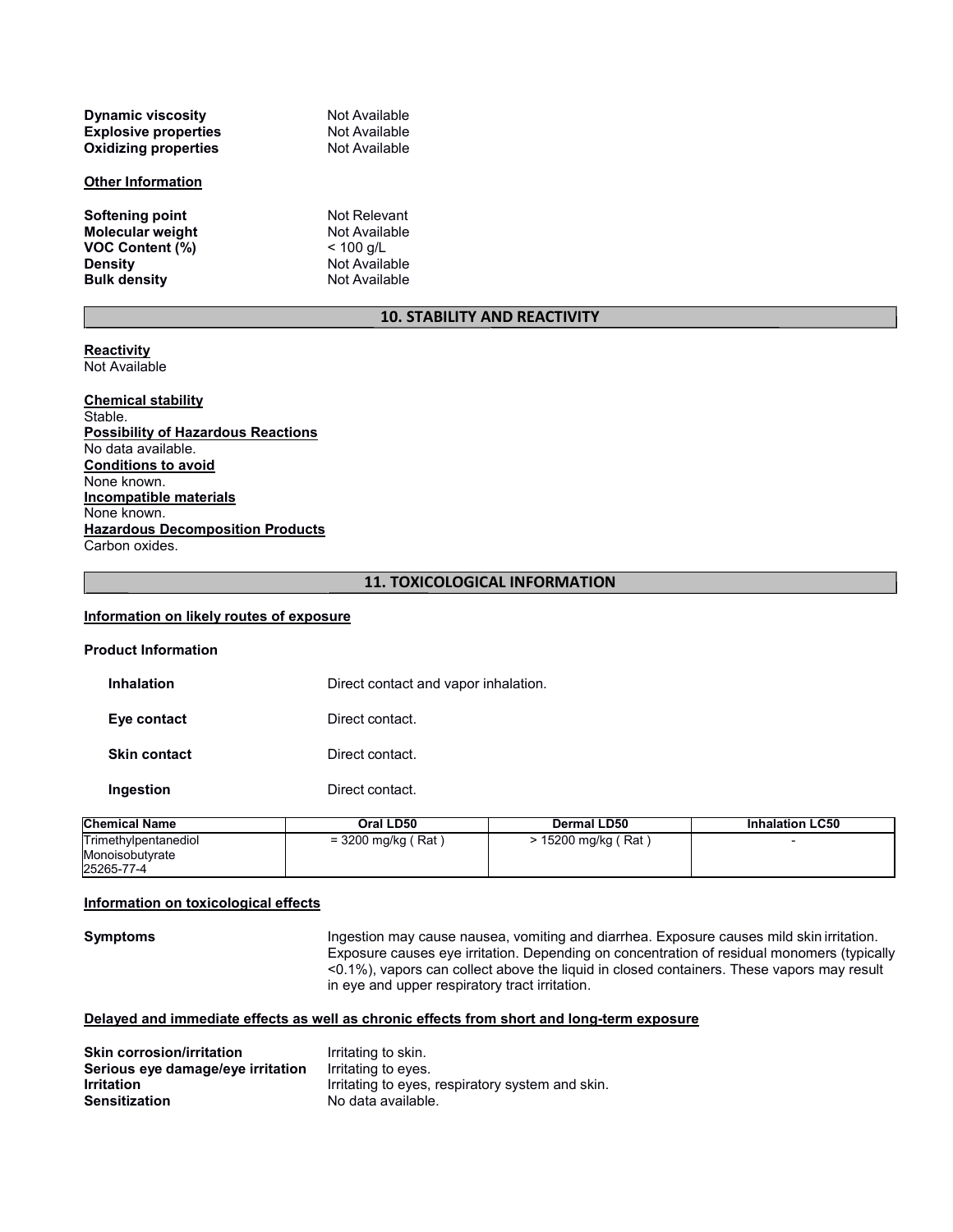| <b>Germ cell mutagenicity</b><br>Carcinogenicity                                                                             | No data available.<br>This product does not contain any carcinogens or potential carcinogens as listed by OSHA.<br>IARC or NTP. |
|------------------------------------------------------------------------------------------------------------------------------|---------------------------------------------------------------------------------------------------------------------------------|
| <b>Reproductive toxicity</b><br><b>STOT - single exposure</b><br><b>STOT - repeated exposure</b><br><b>Aspiration hazard</b> | Not Available.<br>Not Available.<br>Not Available.<br>Not Available.                                                            |
|                                                                                                                              |                                                                                                                                 |

#### **Numerical measures of toxicity - Product Information**

# **12. ECOLOGICAL INFORMATION**

No available data.

# **Ecotoxicity**

| <b>Chemical Name</b>                                  | Algae/aguatic plants                                    | Fish                                                                       | Crustacea |
|-------------------------------------------------------|---------------------------------------------------------|----------------------------------------------------------------------------|-----------|
| Trimethylpentanediol<br>Monoisobutvrate<br>25265-77-4 | 18.4: 72 h Pseudokirchneriella<br>subcapitata mg/L EC50 | 30: 96 h Pimephales promelas mg/L 95: 96 h Daphnia magna mg/L LC50<br>LC50 |           |

# **Persistence and degradability**

No data available.

## **Bioaccumulation**

No data available.

| Chemical                                      | Partition    |  |
|-----------------------------------------------|--------------|--|
| Trimethylpentanddiol Momesobutyrate 25265-77- | coeifficient |  |
|                                               |              |  |

**Other adverse effects** No data available.

#### **13. DISPOSAL CONSIDERATIONS**

| Waste treatment methods |  |
|-------------------------|--|
|                         |  |

| <b>Disposal of wastes</b> | This material, as supplied, is not a hazardous waste according to state and federal |  |  |
|---------------------------|-------------------------------------------------------------------------------------|--|--|
|                           | regulations (40 CFR 261).                                                           |  |  |

# **Contaminated packaging <b>Dispose** of in accordance with federal, state and local regulations.

# **14. TRANSPORT INFORMATION**

**DOT**<br> **Marine pollutant**<br>
No available data. **Marine** pollutant

**IATA** Not regulated

**IMDG** Not regulated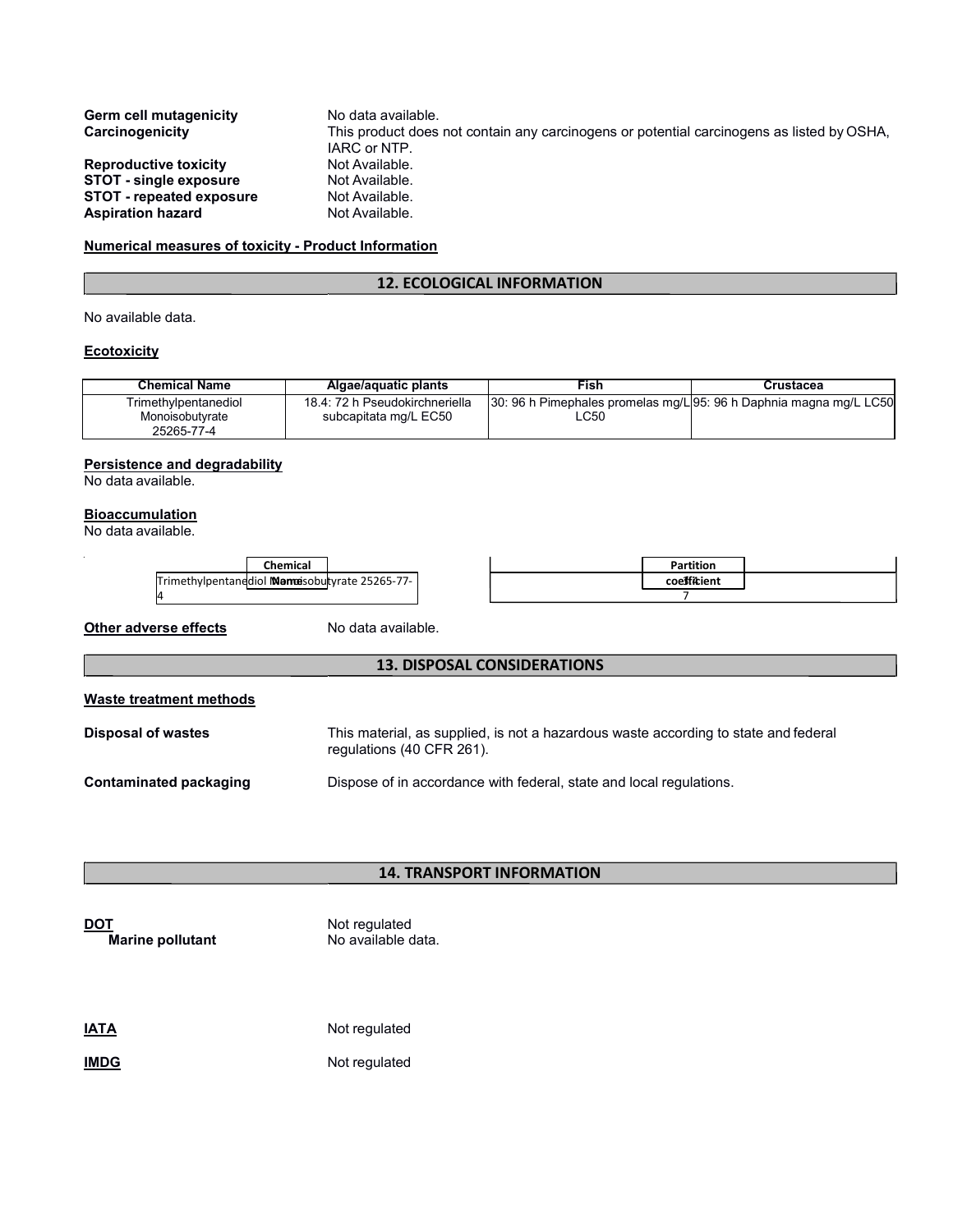# **15. REGULATORY INFORMATION**

# **International Inventories TSCA** Does not comply<br> **DELINDSL** Does not comply **DSL/NDSL**<br> **Does not comply<br>
EINECS/ELINCS**<br>
Does not comply **EINECS/ELINCS** Does not comply<br> **ENCS** Does not comply **ENCS** Does not comply<br>**IECSC** Does not comply **IECSC** Does not comply<br> **IECEL** Does not comply **KECL** Does not comply<br> **PICCS** Does not comply **PICCS** Does not comply<br>**AICS** Does not comply

#### **Legend:**

**TSCA** - United States Toxic Substances Control Act Section 8(b) Inventory **DSL/NDSL** - Canadian Domestic Substances List/Non-Domestic Substances List **EINECS/ELINCS** - European Inventory of Existing Chemical Substances/European List of Notified Chemical Substances **ENCS** - Japan Existing and New Chemical Substances **IECSC** - China Inventory of Existing Chemical Substances **KECL** - Korean Existing and Evaluated Chemical Substances **PICCS** - Philippines Inventory of Chemicals and Chemical Substances **AICS** - Australian Inventory of Chemical Substances

Does not comply

#### **US Federal Regulations**

#### **SARA 313**

Section 313 of Title III of the Superfund Amendments and Reauthorization Act of 1986 (SARA). This product does not contain any chemicals which are subject to the reporting requirements of the Act and Title 40 of the Code of Federal Regulations, Part 372

#### **SARA 311/312 Hazard Categories**

| Acute health hazard               | Yes |
|-----------------------------------|-----|
| Chronic Health Hazard             | Yes |
| Fire hazard                       | Nο  |
| Sudden release of pressure hazard | No. |
| <b>Reactive Hazard</b>            | N٥  |

#### **CWA (Clean Water Act)**

This product contains the following substances which are regulated pollutants pursuant to the Clean Water Act (40 CFR 122.21 and 40 CFR 122.42)

#### **CERCLA**

This material, as supplied, contains one or more substances regulated as a hazardous substance under the Comprehensive Environmental Response Compensation and Liability Act (CERCLA) (40 CFR 302)

#### **US State Regulations**

#### **California Proposition 65**

This product contains chemicals known to the state of California to cause birth defects or other reproductive harm

#### **U.S. State Right-to-Know Regulations**

#### **U.S. EPA Label Information**

| $\backslash$ 16. OTHER INFORMATION, INCLUDING DATE OF PREPARATION OF THE LAST REVISION $\backslash$ |  |
|-----------------------------------------------------------------------------------------------------|--|
|-----------------------------------------------------------------------------------------------------|--|

| <b>NFPA</b> | <b>Health hazards 1</b> | <b>Flammability 0</b> | <b>Instability 0</b>      | <b>Physical and Chemical</b><br><b>Properties -</b> |
|-------------|-------------------------|-----------------------|---------------------------|-----------------------------------------------------|
| <b>HMIS</b> | <b>Health hazards 1</b> | <b>Flammability 0</b> | <b>Physical hazards 0</b> | <b>Personal protection X</b>                        |
|             | ----                    |                       |                           |                                                     |

**Issue Date** 12-May-2015